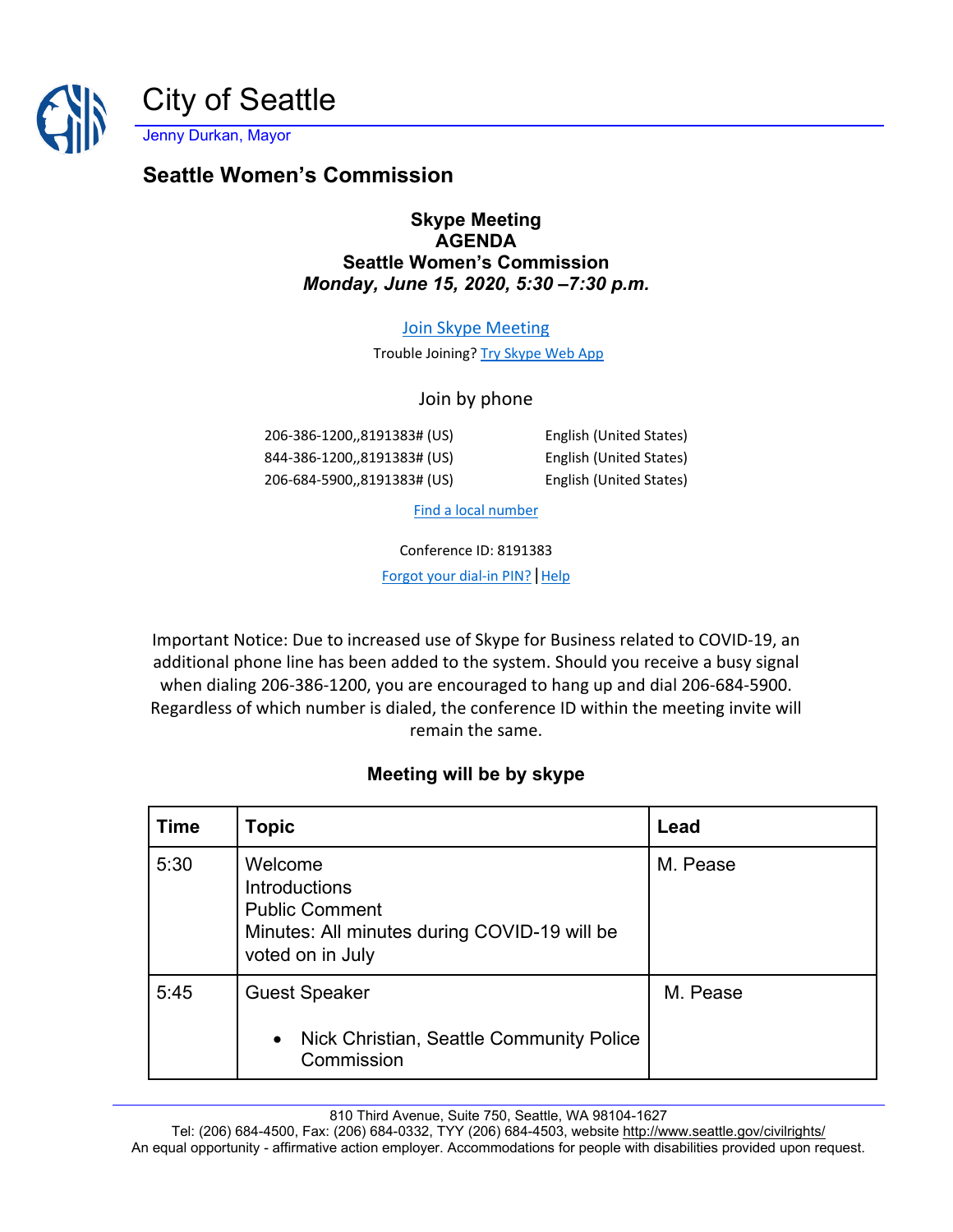| 6:15 | <b>Co-Chair Nominations</b><br>$\bullet$                                                                                                                                                                                                     | M. Pease |
|------|----------------------------------------------------------------------------------------------------------------------------------------------------------------------------------------------------------------------------------------------|----------|
| 6:45 | <b>Subcommittee Reports:</b><br><b>Community Health and Wellness</b><br>$\bullet$<br><b>Economic and Educational Opportunities</b><br>$\bullet$<br><b>Equitable Development</b><br>$\bullet$<br>Violence Prevention and Justice<br>$\bullet$ | All      |
| 7:20 | <b>SOCR Report</b>                                                                                                                                                                                                                           | M. Idowu |
| 7:30 | Adjourned                                                                                                                                                                                                                                    |          |

## **Listen Line: 206-684-4718**

| Time | <b>Topic</b>                                                                                                                                                                                                                                                                                                                                                                   | Lead                    |
|------|--------------------------------------------------------------------------------------------------------------------------------------------------------------------------------------------------------------------------------------------------------------------------------------------------------------------------------------------------------------------------------|-------------------------|
| 5:30 | Welcome<br>Public comment<br>Announcements<br><b>Approval of Minutes</b>                                                                                                                                                                                                                                                                                                       | M. Pease                |
| 5:45 | Guest Speaker, Rebecca Andrews,<br>DRW intern update on Sex Education bill<br>Update on Meet and Greet<br>$\bullet$<br>Legislative updates and actions<br>$\bullet$<br>Workplan presentations in place of<br>$\bullet$<br>committee report out (5 minutes per<br>committee), also remember to fill out<br>roster and budget spreadsheet<br>Vote on final workplan<br>$\bullet$ | M. Pease                |
| 7:00 | Subcommittee Reports:<br><b>Community Health and Wellness</b>                                                                                                                                                                                                                                                                                                                  | No committee report out |